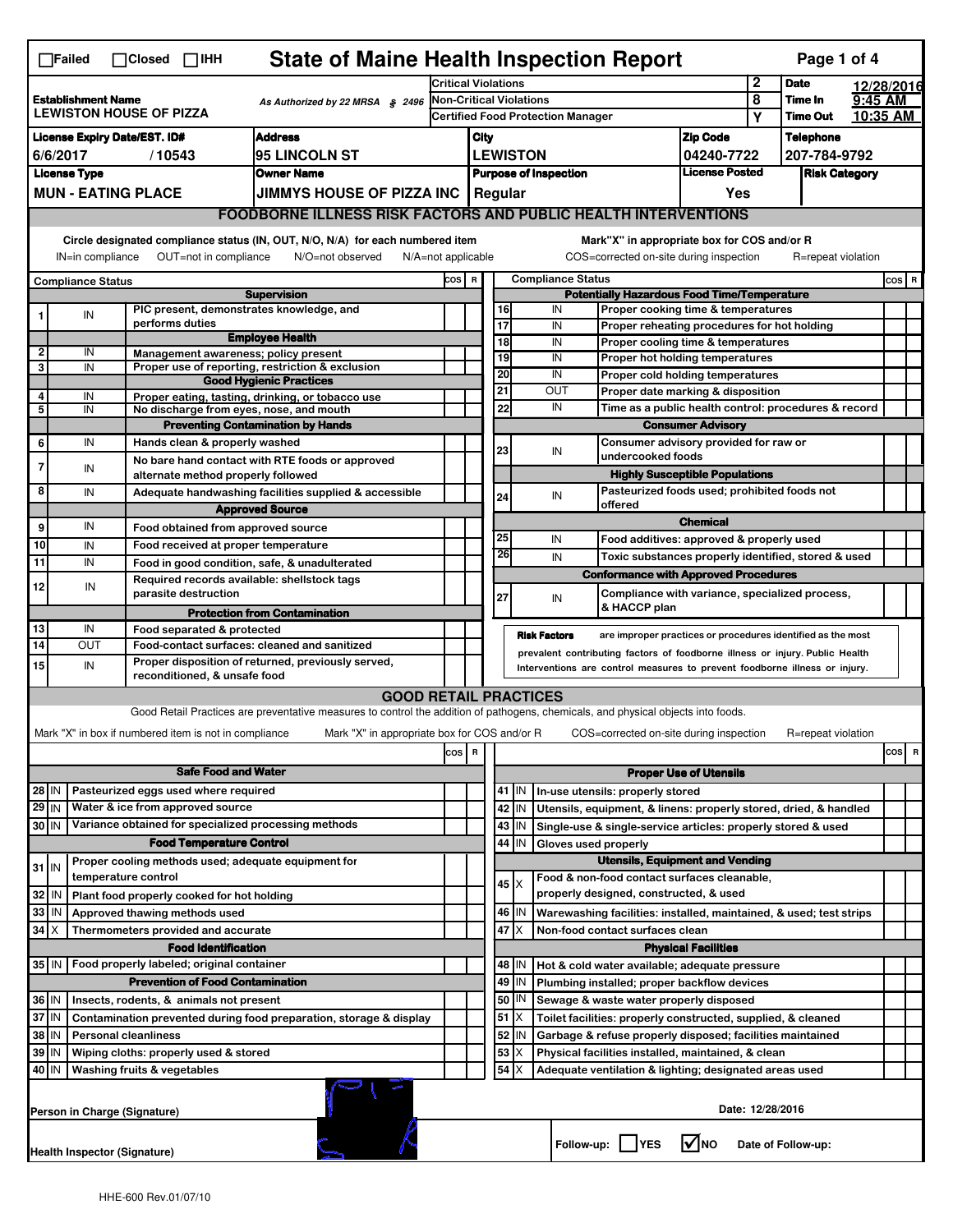|                                                             |                    |                                 | <b>State of Maine Health Inspection Report</b> | Page 2 of 4            |                                  |  |
|-------------------------------------------------------------|--------------------|---------------------------------|------------------------------------------------|------------------------|----------------------------------|--|
| <b>Establishment Name</b><br><b>LEWISTON HOUSE OF PIZZA</b> |                    |                                 | As Authorized by 22 MRSA                       | Date 12/28/2016        |                                  |  |
| License Expiry Date/EST. ID#<br>6/6/2017<br>/10543          |                    | City / State<br><b>LEWISTON</b> | /ME                                            | Zip Code<br>04240-7722 | <b>Telephone</b><br>207-784-9792 |  |
|                                                             |                    |                                 | <b>Temperature Observations</b>                |                        |                                  |  |
| Location                                                    | <b>Temperature</b> |                                 |                                                | <b>Notes</b>           |                                  |  |
| pizza sauce                                                 | 40                 |                                 |                                                |                        |                                  |  |
| raw hamburger                                               | 37                 |                                 |                                                |                        |                                  |  |
| noodles                                                     | 40                 |                                 |                                                |                        |                                  |  |
| cheese                                                      | 37                 |                                 |                                                |                        |                                  |  |
| cooler                                                      | 39                 |                                 |                                                |                        |                                  |  |
| mayo                                                        | 40                 |                                 |                                                |                        |                                  |  |
| tuna salad                                                  | 35                 |                                 |                                                |                        |                                  |  |

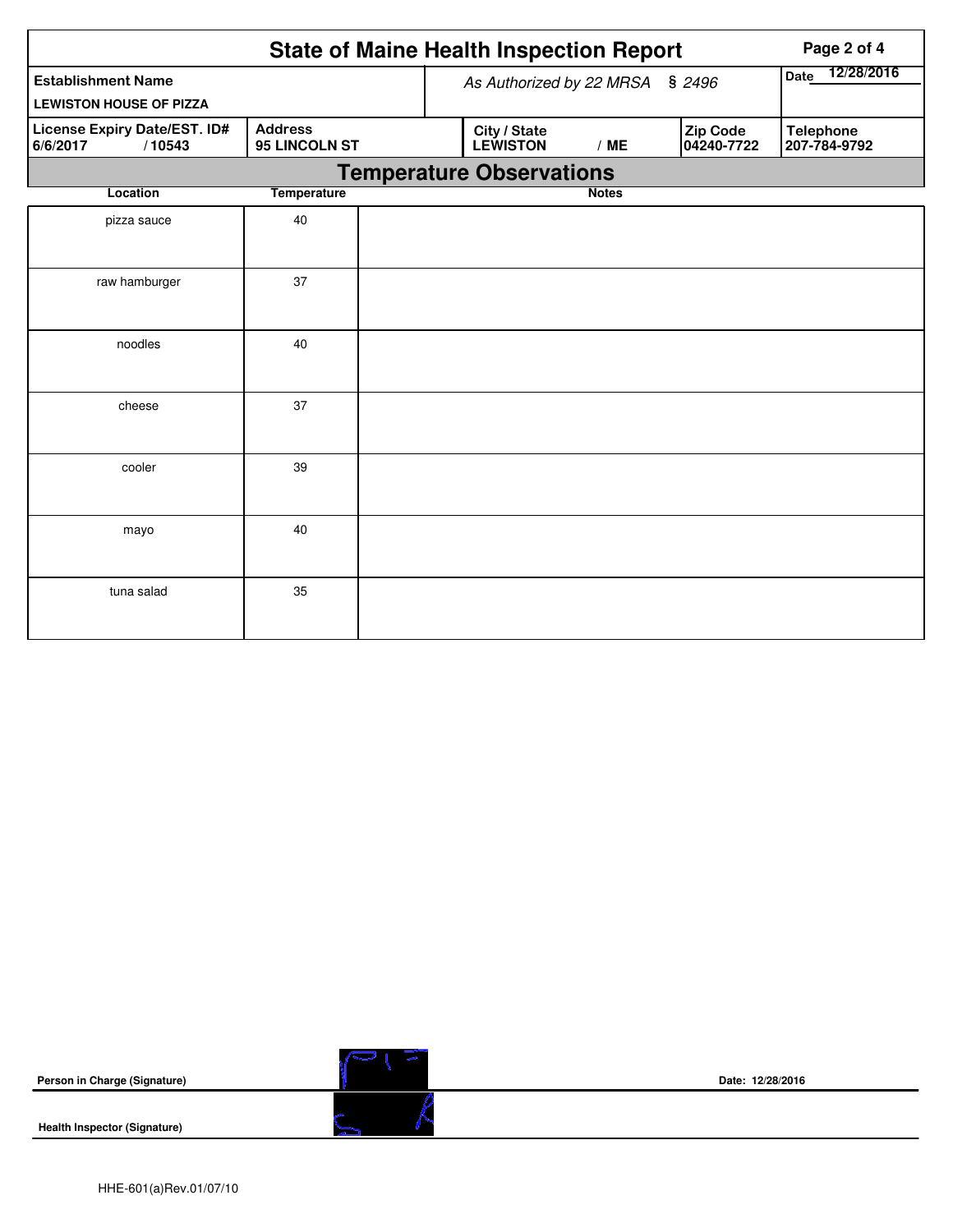| <b>State of Maine Health Inspection Report</b>                                                                                 |                                                                                                          |                                            |           |                               |             | Page 3 of 4 |
|--------------------------------------------------------------------------------------------------------------------------------|----------------------------------------------------------------------------------------------------------|--------------------------------------------|-----------|-------------------------------|-------------|-------------|
| <b>Establishment Name</b>                                                                                                      |                                                                                                          |                                            |           |                               | <b>Date</b> | 12/28/2016  |
| <b>LEWISTON HOUSE OF PIZZA</b>                                                                                                 |                                                                                                          |                                            |           |                               |             |             |
| License Expiry Date/EST. ID#<br>6/6/2017<br>/10543                                                                             | <b>Address</b><br>95 LINCOLN ST                                                                          | City / State<br><b>LEWISTON</b>            | <b>ME</b> | <b>Zip Code</b><br>04240-7722 |             |             |
|                                                                                                                                |                                                                                                          | <b>Observations and Corrective Actions</b> |           |                               |             |             |
|                                                                                                                                | Violations cited in this report must be corrected within the time frames below, or as stated in sections | 8-405.11 and 8-406.11 of the Food Code     |           |                               |             |             |
| 14: 4-601.11.(A): C: Equipment food-contact surfaces and utensils are not clean to sight and touch.                            |                                                                                                          |                                            |           |                               |             |             |
| <b>INSPECTOR NOTES: clean meat slicer</b>                                                                                      |                                                                                                          |                                            |           |                               |             |             |
| 21: 3-501.17.(D): C: Date marking system used at the Eating Establishment does not meet the criteria list in code.             |                                                                                                          |                                            |           |                               |             |             |
| INSPECTOR NOTES: some items are no date marked                                                                                 |                                                                                                          |                                            |           |                               |             |             |
| 34: 4-302.12.(A): N: Inadequate number of food temperature measuring devices provided.                                         |                                                                                                          |                                            |           |                               |             |             |
| INSPECTOR NOTES: thermometer missing front cooler                                                                              |                                                                                                          |                                            |           |                               |             |             |
| 45: 4-204.12: N: Equipment openings, closures and deflectors are improperly designed and constructed.                          |                                                                                                          |                                            |           |                               |             |             |
| INSPECTOR NOTES: replace split door seal refrigeration unit                                                                    |                                                                                                          |                                            |           |                               |             |             |
| 45: 4-204.19: N: Can openers on vending machines not protected.                                                                |                                                                                                          |                                            |           |                               |             |             |
| INSPECTOR NOTES: clean can opener                                                                                              |                                                                                                          |                                            |           |                               |             |             |
| 47: 4-602.13: N: Non-food contact surfaces are not cleaned at a frequency necessary to preclude accumulation of soil residues. |                                                                                                          |                                            |           |                               |             |             |
| INSPECTOR NOTES: clean coolers and walk-in cooler-clean exterior of trash cans-+door seals                                     |                                                                                                          |                                            |           |                               |             |             |
| 51: 5-501.17: N: Covered receptacle not provided. (Female use)                                                                 |                                                                                                          |                                            |           |                               |             |             |
| <b>INSPECTOR NOTES: Womens restroom waste can needs cover</b>                                                                  |                                                                                                          |                                            |           |                               |             |             |
| 53: 6-201.16: N: Wall and ceiling coverings are not easily cleanable.                                                          |                                                                                                          |                                            |           |                               |             |             |
| INSPECTOR NOTES: clean floors & walls back of equipment                                                                        |                                                                                                          |                                            |           |                               |             |             |
| 53: 6-501.12: N: The physical facilities are not clean.                                                                        |                                                                                                          |                                            |           |                               |             |             |
| INSPECTOR NOTES: replace ceiling tiles lower level missing                                                                     |                                                                                                          |                                            |           |                               |             |             |
| 54: 6-501.14.(A): N: Ventilation not clean.                                                                                    |                                                                                                          |                                            |           |                               |             |             |
| INSPECTOR NOTES: clean range hood system                                                                                       |                                                                                                          |                                            |           |                               |             |             |
|                                                                                                                                |                                                                                                          |                                            |           |                               |             |             |
|                                                                                                                                |                                                                                                          |                                            |           |                               |             |             |
|                                                                                                                                |                                                                                                          |                                            |           |                               |             |             |
|                                                                                                                                |                                                                                                          |                                            |           |                               |             |             |
| Person in Charge (Signature)                                                                                                   |                                                                                                          |                                            |           | Date: 12/28/2016              |             |             |
| <b>Health Inspector (Signature)</b>                                                                                            |                                                                                                          |                                            |           |                               |             |             |